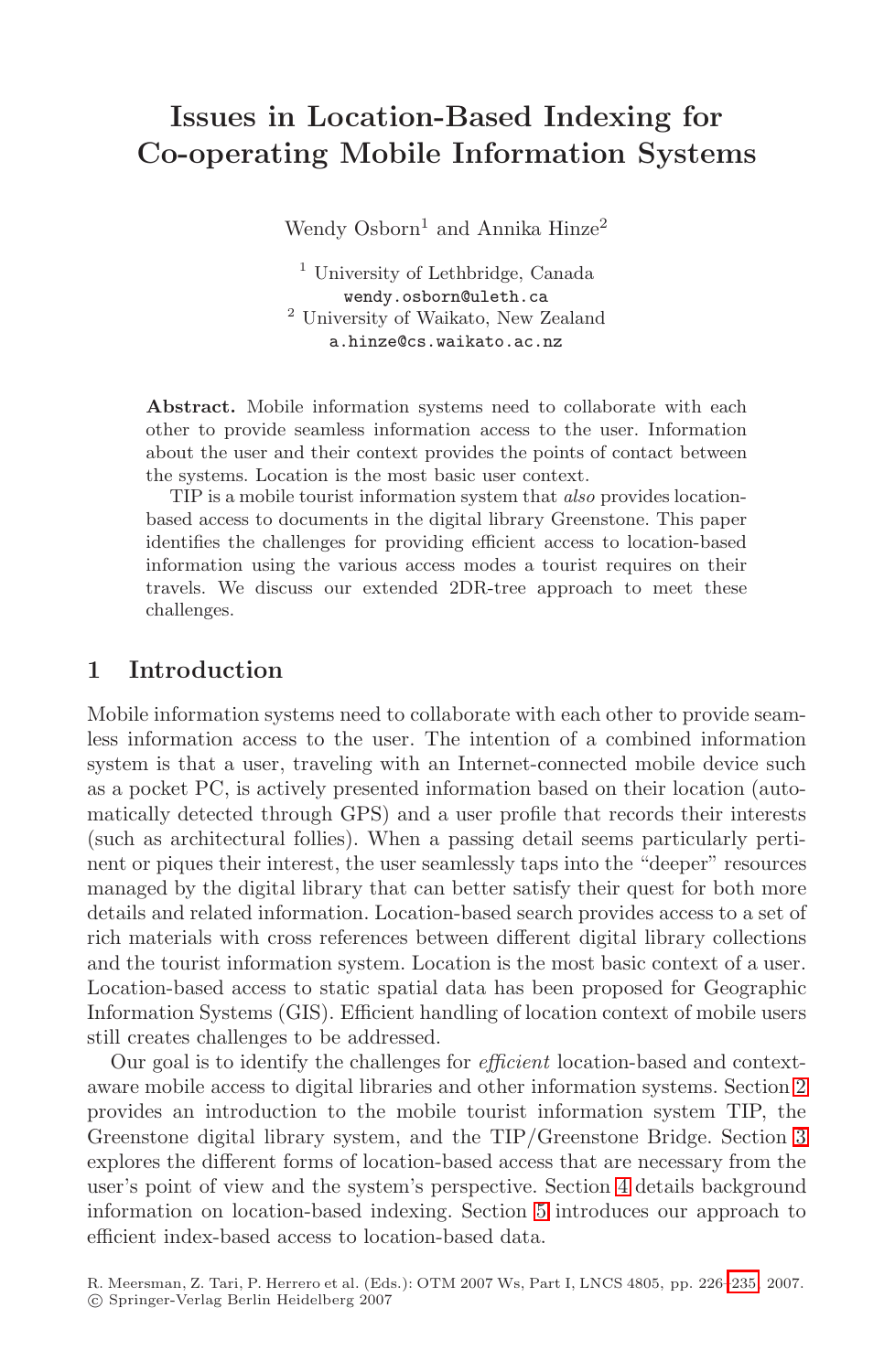<span id="page-1-2"></span>

Fig. 1. Data flow in the TIP/Greenstone bridge

*list of collections* *list of documents*

*document*

# <span id="page-1-0"></span>**2 Background: TIP and Greenstone**

 $< x, y >$ *coordinates*

*sight*

*list of place names*

This section gives a brief introductio[n on](#page-9-1) the Tourist Information Provider (TIP) and Greenstone. TIP [4] delivers location-based information to mobile users based on their context, such as current location, interest in particular semantic groups of [sig](#page-9-2)hts and topics, and travel history. Sights and topics are captured in a user's profile. [Ex](#page-1-2)amples of sights include art, buildings and beaches, while examples of topics are history and architecture. A user's travel history includes locations and sights that the user visited and their feedback about these sights. Here, we focus o[n u](#page-1-2)ser location, and briefly discuss inclusion of other contexts.

<span id="page-1-1"></span>Greenstone is an open source digital library toolkit [12]. Examples of digital libraries that have been created with it are on historic newspapers, books on humanitarian aid, first editions of works by Chopin, and scientific repositories. The TIP/Greenstone bridge [5] provides TIP users with location-based access to documents in a digital library. Fig. 1 shows the conceptual interplay between TIP and Greenstone as they are connected via the Bridge, using the Gazetteer. A Gazetteer provides information about locations, such as population, province, and country. The lower part of Fig. 1 shows the data that are retrieved.

# **3 Location-Based Access and Types of Queries**

We first describe location-based retrieval from the user's perspective and then analyze which types of queries are necessary to support the user.

#### **3.1 Location-Based Retrieval from the User Perspective**

**User at location.** The user is situated at a location. We consider them to be static in their location in regards to the queries. At a new location the user will issue a separate query. We identify three types of user requests.

**–** A: Retrieve documents about this sight or place. The user is situated at a sight or is accessing information about a sight in TIP. A sight example is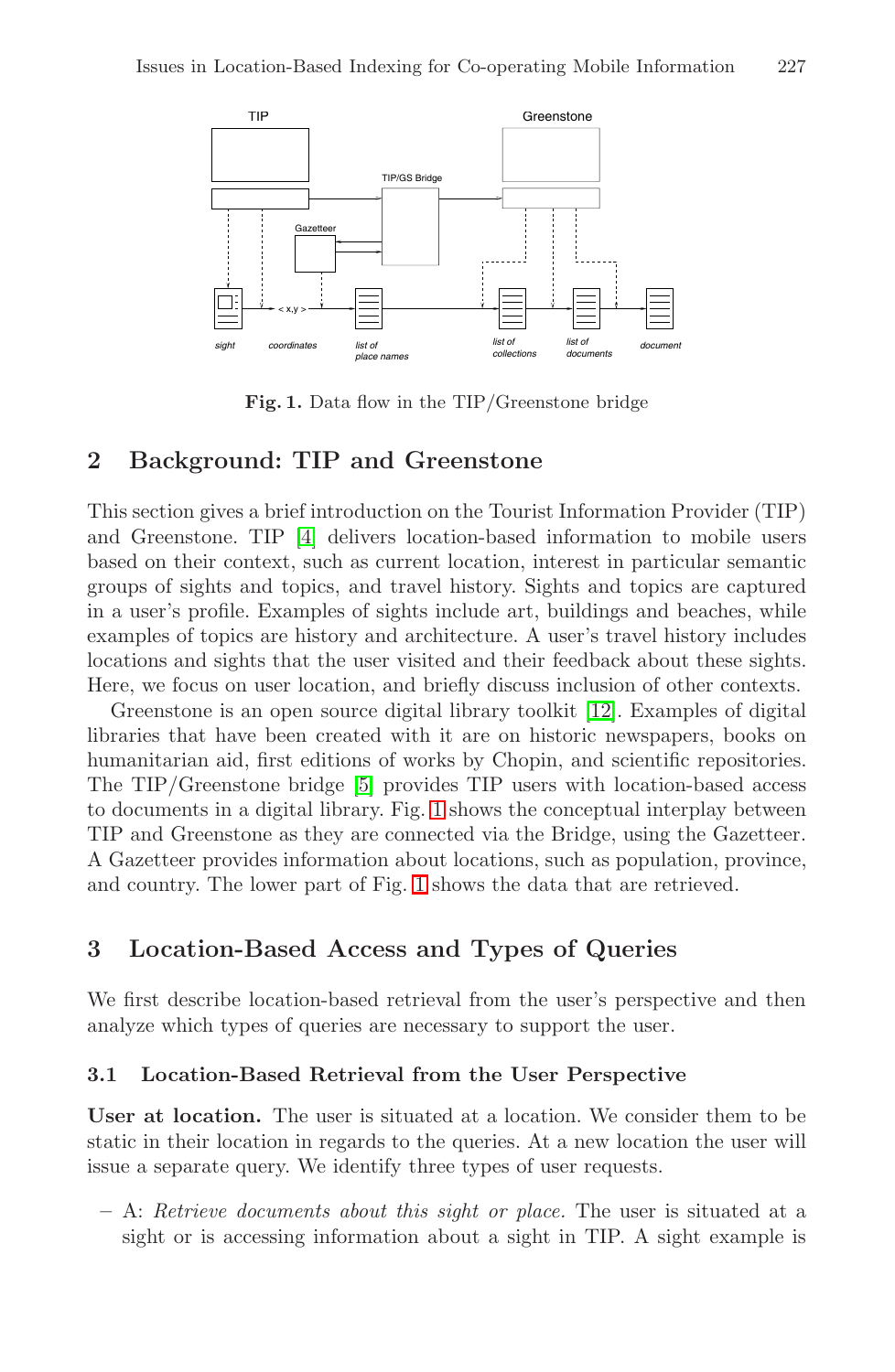<span id="page-2-2"></span><span id="page-2-1"></span><span id="page-2-0"></span>

**Fig. 2.** Examples of query types

the 'Universi[ty](#page-2-1) [of](#page-2-1) Waikato', while place examples include 'Hamilton' and 'Rotorua'. Starting from the [g](#page-3-0)iven sight or place, the user wants to find related documents or collections within a Greenstone digital library. The input may be a point  $\langle x, y \rangle$  (Fig. 2(a)) or a 2D area (Fig. 2(b)).

- **–** B: Retrieve documents related to location <x,y>. Starting from location  $\langle x, y \rangle$ , either in person (GPS location) or virtually (e.g. on a map), the user wants to retrieve related documents or collections within Greenstone. This situation is depicted in Fig. 2(a). Note the issues of layering and hierarchy: given the coordinates  $\langle x, y \rangle$ , a number of spatial objects and concepts may be identified. An example is shown in Fig. 3. Some of the objects belong to a common hierarchy, such as the library building being part of the 'University of Waikato'. Some objects are layered, as they belong to different concepts. For example the 'North Island' as a geo-spatial territory shares a subspace with 'New Zealand' as the political concept of a country.
- **–** C: Retrieve data related to a place mentioned in a Greenstone document. The user follows a hyperlink that has been created by the TIP/Greenstone bridge for a place name in a Greenstone document. The target of the link is TIP, the Gazetteer, or other Greenstone documents and collections that mention this place. This cross-referencing function allows the user to link to information from across the co-operating sources.

In addition to these queries, there exist the 'typical' location-based queries in TIP: based on the current coordinates  $\langle x, y \rangle$  of the user the system retrieves information about sights near by. These queries are currently answered by TIP's postGIS database. Note that only those sights are retrieved that match the user's other context conditions, such as their interest profile and travel history.

**Virtual user travel.** In this situation, a query is triggered by the user's travel planning on the map. The user draws a line that defines the trajectory they will take, and requests to see everything that is within a distance of  $\epsilon$  ( $\epsilon$ -range) of their chosen trajectory. The value of  $\epsilon$  is set by the user. For example, if the user prefers sights or documents that are nearby, a small  $\epsilon$  value is chosen. If the user wants to know about sights that are further away, a larger value needs to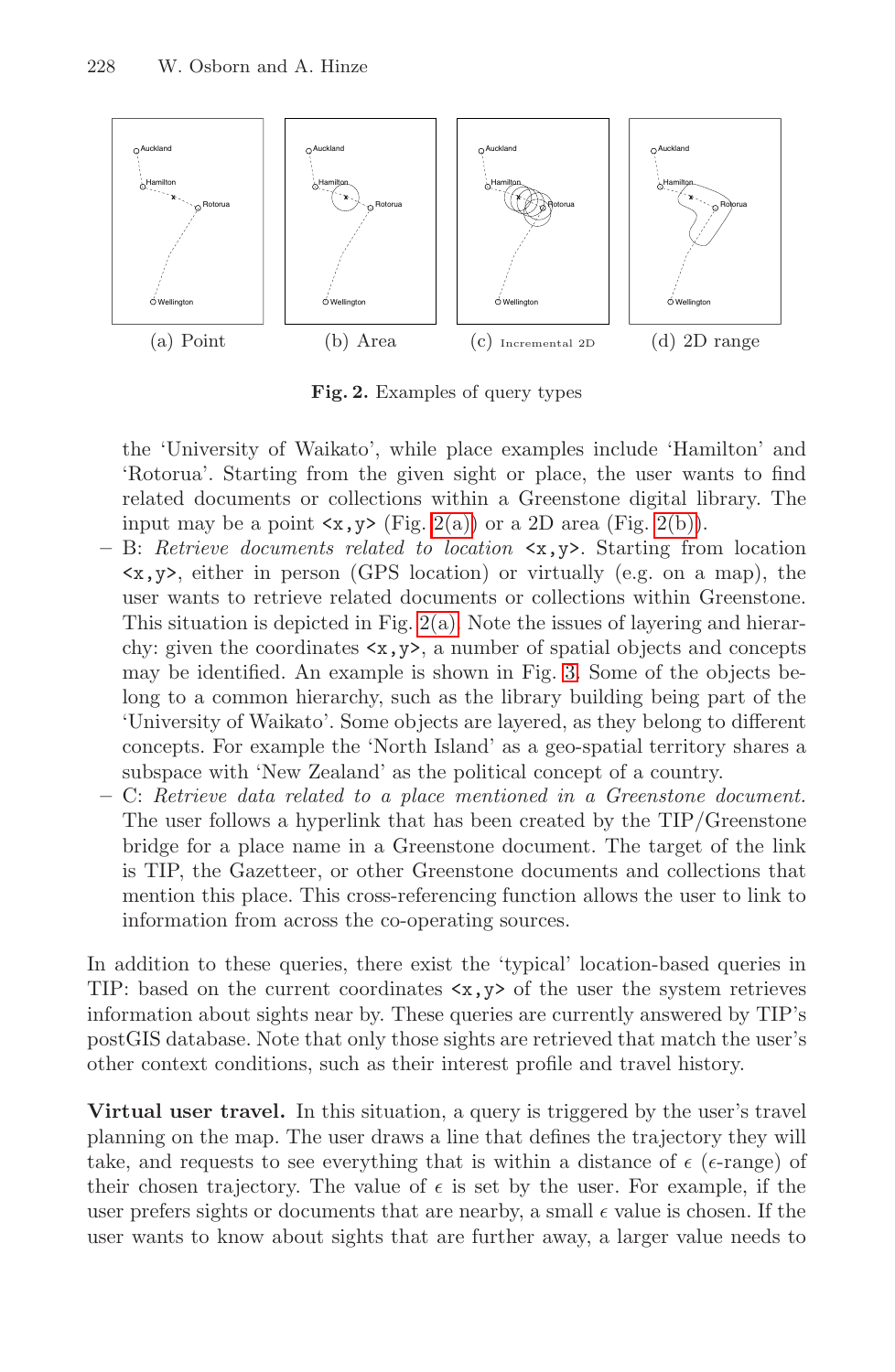

**Fig. 3.** Hierarchy and Layering of geo-spatial and conceptual objects

<span id="page-3-0"></span>be specified. A[n exa](#page-2-2)mple is depicted in Fig. 2(d). Note the similarities to area queries (see Fig.  $2(b)$ ). We identify two types of queries:

- $-$  A: Retrieve all sights in TIP that are within  $\epsilon$ -range of this trajectory
- **–** B: Retrieve all documents and collections in Greenstone referring to place names that are within  $\epsilon$ -range of the trajectory

**Mobile user (changing locations).** Here, the user moves along a trajectory that is unknown beforehand, and continuously queries the system for information. An example is shown in Fig. 2(c).We identify two query types:

- $-$  A: Retrieve all TIP sights within  $\epsilon$ -range of the stream of locations
- **–** B: Retrieve all documents and collections in Greenst[on](#page-1-2)e referring to places within  $\epsilon$ -range of the stream of locations

### **3.2 Location-Based Retrieval from the System Perspective**

Given the different types of location-based queries required by the user, the following queries need to be supported:

- 1. **Point queries.** A point query takes a single coordinate and query for items (documents, sights, files) that are associated with this location (see Fig 1). Point queries are not very typical as they refer to single  $\langle x, y \rangle$  coordinates. The granularity of GPS data is too fine for items to be exactly at given coordinates. In addition, travelers typically are close to objects of interest but not standing directly on them. Therefore, most point queries are transformed into region queries with a radius of  $\epsilon$  to cover objects in close proximity to the given location. Thus, most point queries are executed as 2D range queries.
- 2. **2D range queries.** As argued before, most point queries are executed as 2D range queries. In addition, genuine range queries are triggered, for example, by travel planning on the map (c.f. virtual user travel). Range queries refer to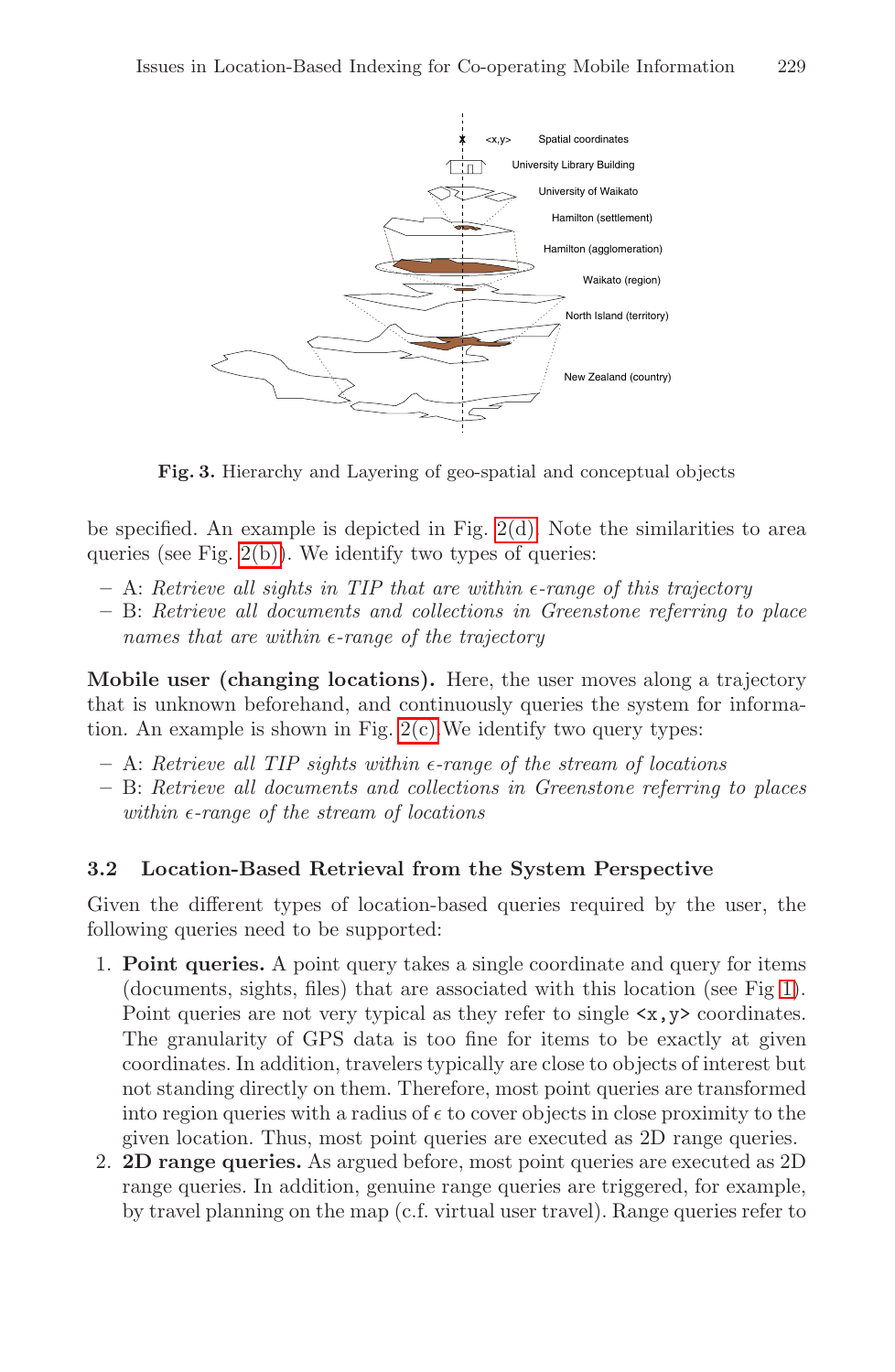#### 230 W. Osborn and A. Hinze

polygon shapes and retrieve all objects linked to points within the polygon. Area queries are simple 2D range queries. 2D range queries are typical in situations where the user is stationary. Efficient access for 2D range queries requires location-based indexes.

<span id="page-4-1"></span>3. **Incremental 2D range queries.** These queries follow a trajectory that is evolving as the mobile user is traveling (i.e., a stream of location coordinates). They can also be viewed as range queries starting from a nearby point; see Fig.  $2(c)$ . Efficient access for incremental queries requires preservation of information on the spatial relationships (e.g. north, northeast, east, etc.) between objects within the index.

### **3.3 Issues Identified**

From our analysis, we identify the following challenges that need to be addressed for the support of efficient location-based mobile information access:

- 1. Efficient execution of 2D range queries and incremental range queries. Index structures need to be developed that provide direct and efficient support for the identified query types. Efficiency is especially important in a mobile environment where the user's location may be constantly changing.
- 2. Support for a wider notion of context, such as time or user preferences. As argued before, information access depends on a variety of context data. Indexes that ignore the context dimensions will encounter mapping problems.
- <span id="page-4-0"></span>3. Index structures need to support a distributed setting where location-based data may be provided by various providers, depending on the location and available connectivity of the mobile users.
- 4. Location-based indexing for mobile applications needs to explicitly support hand-held mobile devices. In addition to efficient retrieval, location-based and context-aware cachin[g](#page-9-3) [on](#page-9-4) [dev](#page-9-6)ices with limited capacity or support for caching is also an important issue.

# **4 Background: Spatial Indexing and Retrieval**

This section introduces some background on spatial data, spatial queries and spatial indexing, [th](#page-9-3)at is necessary for our approach to location-based retrieval in TIP. Extensive introductions can be found in [2,6,9,11].

Spatial data is represented in multidimensional space. Examples include sim[p](#page-3-0)le points, lines, polygons and complex objects composed of sub-objects. For example, the region of Waikato contains towns (i.e. points), cities (i.e. regions), and roads (i.e. multiple connected lines, or linestrings). Each feature has a location in space. In addition, all features are spatially related to each other (for example, the city of Rotorua is located southeast from the city of Hamilton).

Many types of spatial search exist [2], including point and region searches. The point search finds all points or objects that overlap a query point. An example is a point search that identifies objects higher up in the hierarchy, such as towns or countries (see Fig. 3). The region search finds all objects and points that overlap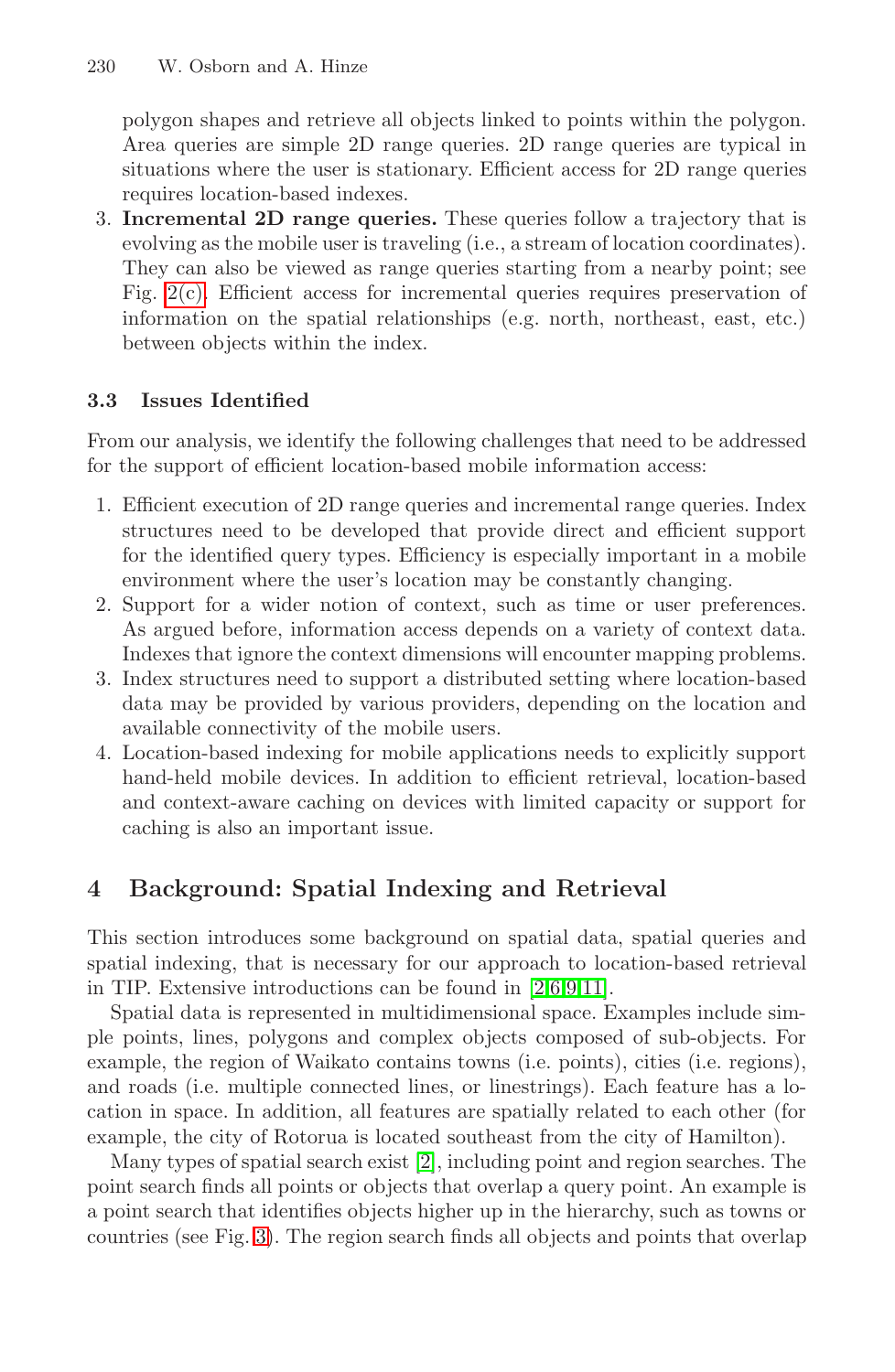

**Fig. 4.** Order 2\*2 2D[R-](#page-9-4)[tr](#page-9-8)[ee](#page-9-9)

a search region. An example of a region query is the retrieval of documents within the  $\epsilon$ -range of a user (see Fig 2(b)).

Many spatial indexes are proposed that are based on the R-tree [3], the first multidimensional variant of the  $B^+$ -tree [1]. Objects and points are indexed in a uniform manner, by storing approximations for objects in the leaf nodes, and approximations for subregion[s t](#page-6-0)hat contain objects in the non-leaf nodes.

A spatial index that has been recently proposed is the 2DR-tree [6,7,8]. Unlike most spatial i[nde](#page-9-4)xes, the 2DR-tree uses 2-dimensional nodes, which are the same dimensionality as the search space. Objects can be placed in nodes so that all spatial relationships (e.g. north, east, northeast) between them are preserved. Therefore, alternative search strategies can be employed, such as a binary or greedy search. Also, an incremental range query that traverses across nodes in an efficient manner is a viable option. For these reasons, we employed a 2DRtree in our strategy to be described in Section 5. We summarize how spatial relationships are defined, followed by an example of a 2DR-tree. Other details on the 2DR-tree are available in [6].

Each node has  $X$  index values along the  $x$ -axis, and  $Y$  index values along the y-axis. For each location (i,j) in the node that contains an object or subregion, defined as  $MBR(i,j)$ , each other location that is south, east, or southeast of (i,j) contains an MBR that is south, east or southeast of  $MBR(i,j)$ , while each location that is northeast of (i,j) contains an MBR that is northeast of  $MBR_{(i,j)}$ . Similarly, each location that is north, west or northwest of (i,j) contains an  $M\ddot{B}R$ that is north, west or northwest of the centroid for  $MBR_{(i,j)}$ , while each location that is southwest of (i,j) contains an MBR that is southwest of  $MBR_{(i,j)}$ .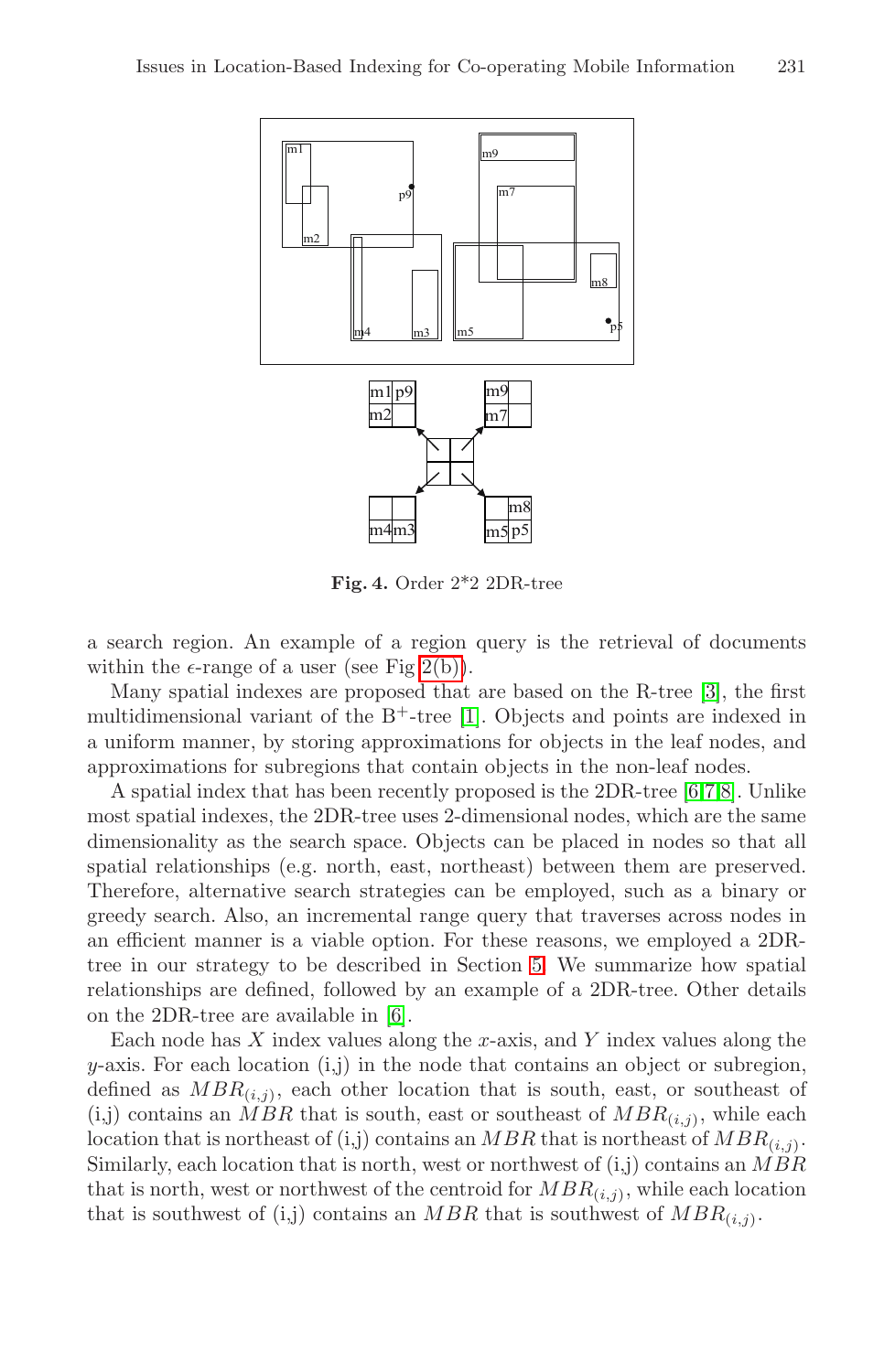#### 232 W. Osborn and A. Hinze

<span id="page-6-0"></span>Fig. 4 shows a 2DR-tree that preserves all spatial relationships for the given points and object approximations (taken from  $[2]$ ). In the leaf node  $(m4,m3)$ , m3 is located southeast of m4, so m3 is located east of m4 in the node. In node (m5,p5,p8), p5 is located southeast of m5, and m8 is located northeast of m5 and northwest of p5. Therefore, p5 is stored east of m5 [while](#page-4-1) m8 is stored northeast of m5 and north of p5. The remaining two leaf nodes, (m7,m9) and (m2,m1,p9) preserve the spatial relationships between their objects. Spatial relationships between subregions in the root are also preserved.

# **5 Spatial Indexing in TIP**

This section addresses the first of the four issues identified in Section 3.3. We first present the proposed TIP indexing structure, followed by our preliminary approach for processing an incremental range query using the index. We also present extensions to our approach, and other issues under consideration.

### **5.1 The TIP Index**

The TIP index will consist of three parts. The first is the spatial index. A 2DRtree [6,7,8] will be constructed using the coordinates from the Gazetteer. The second part will consist of locations in the Gazetteer. Each point in a leaf node will reference a list of all locations at the point. For example, one point can have Hamilton [Ga](#page-3-0)rdens, Hamilton, and Waikato associated with it. Also, for each location, the information provided in the Gazetteer, such as population, can also be stored with the location. The third part consists of a list of Greenstone collections. Each location will reference a corresponding list of collections.

Fig. 5 depicts a portion of a TIP indexing structure that includes Hamilton and the area surrounding it. Focusing on the leaf level of the 2DR-tree, one node contains 3 pairs of  $\langle x, y \rangle$  coordinates. One pair references a list of all locations accessible from the point. These locations are the spatial objects and concepts depicted back in Fig. 3. Each location will reference a list of Greenstone collections that are related to the location. For example, 'Hamilton' will refer to the 'Plant and Garden' and the 'Old NZ maps' collections.

<span id="page-6-1"></span>

**Fig. 5.** Spatial indexing for TIP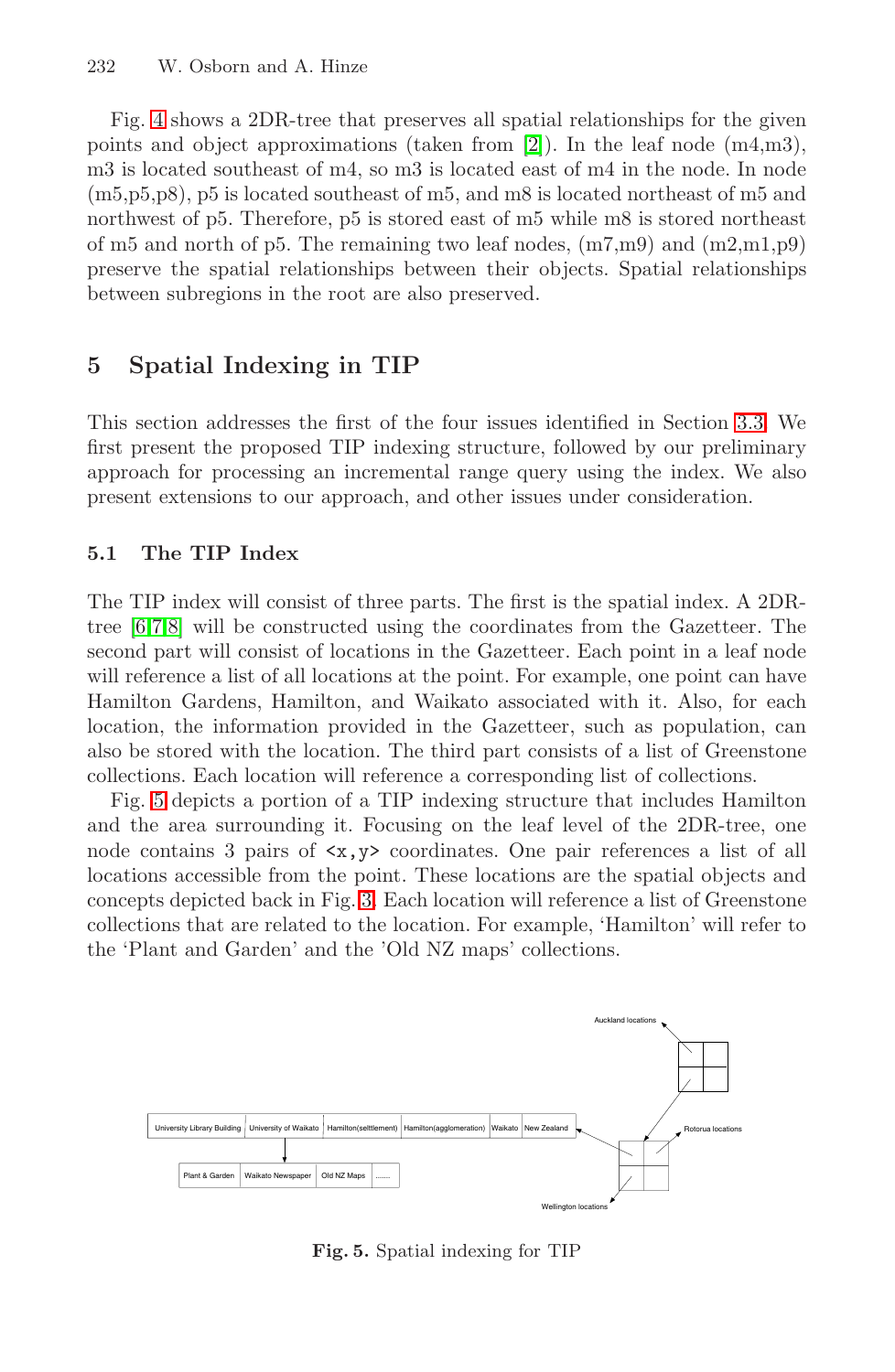#### **5.2 Incremental Search**

Our preliminary approach to the incremental range query extends the existing 2DR-tree binary search strategy (see [6,7] for details) with node traversal. The incremental range query works as follows. When the user begins their trip, the coordinates of their initial location are provided to the TIP index. A binary search is performed to locate both a node and a location within the node. This serves as the starting point for the incremental the range query. From here, the query [is](#page-6-1) guided by the user's movements. For example, if the user moves in the northeast direction, the range query will proceed in the northeast direction within the node. Likewise, if the user moves in a southeast direction, the range query will proceed to the east within the node. Similarly, the user's movements will guide the movement of the range query within the node.

For example, we consider the user at the University of Waikato. When they switch to the TIP/Greenstone bridge, the coordinates of their location are provided to the spatial index. A binary search is performed, which leads to the list of locations given in Fig. 5. After the user selects Hamilton, the corresponding lists of Greenstone collections are retrieved and displayed to the user. If the user proceeds southeast towards Rotorua, then the range query will move to the east within the original leaf node. Then, all locations accessible from the next coordinates can be retrieved and displayed to the user. Similarly, the set of locations related to Wellington can be retrieved simply by traversing the leaf node to the south from the coordinates for Hamilton.

This guided search is possible because the points in the 2DR-tree are organized based on their relationships with each other. In addition, as long as the incremental range remains within the node, we do not need to perform a new query from the root of the tree every time the user moves.

### **5.3 Extensions**

Incr[em](#page-8-0)ental search is expected to work well if the user stays in a small area. Unfortunately, if the user travels any significant distance, additional binary searches will be necessary because the bounds of the current node will be reached. For example, if our user travels east or southeast of Rotorua, or northwest of Hamilton towards Auckland, a new binary search would need to be performed in order to locate a new starting point for the incremental range query.

One extension to the spatial index for TIP that is under consideration is to relate the leaf nodes with links. This idea is similar to the leaf node links used in the  $B^+ - tree$  [1]. Fig. 6 depicts an example link between two leaf nodes. Here, if the user proceeds northwest from Hamilton to Auckland, the range query can be moved to the next node by following the link. This would eliminate the need for an entire binary search to be performed.

### **5.4 Other Considerations**

**Leaf Node Links.** When adding links between leaf nodes, it must be done so that spatial relationships are preserved between points that exist across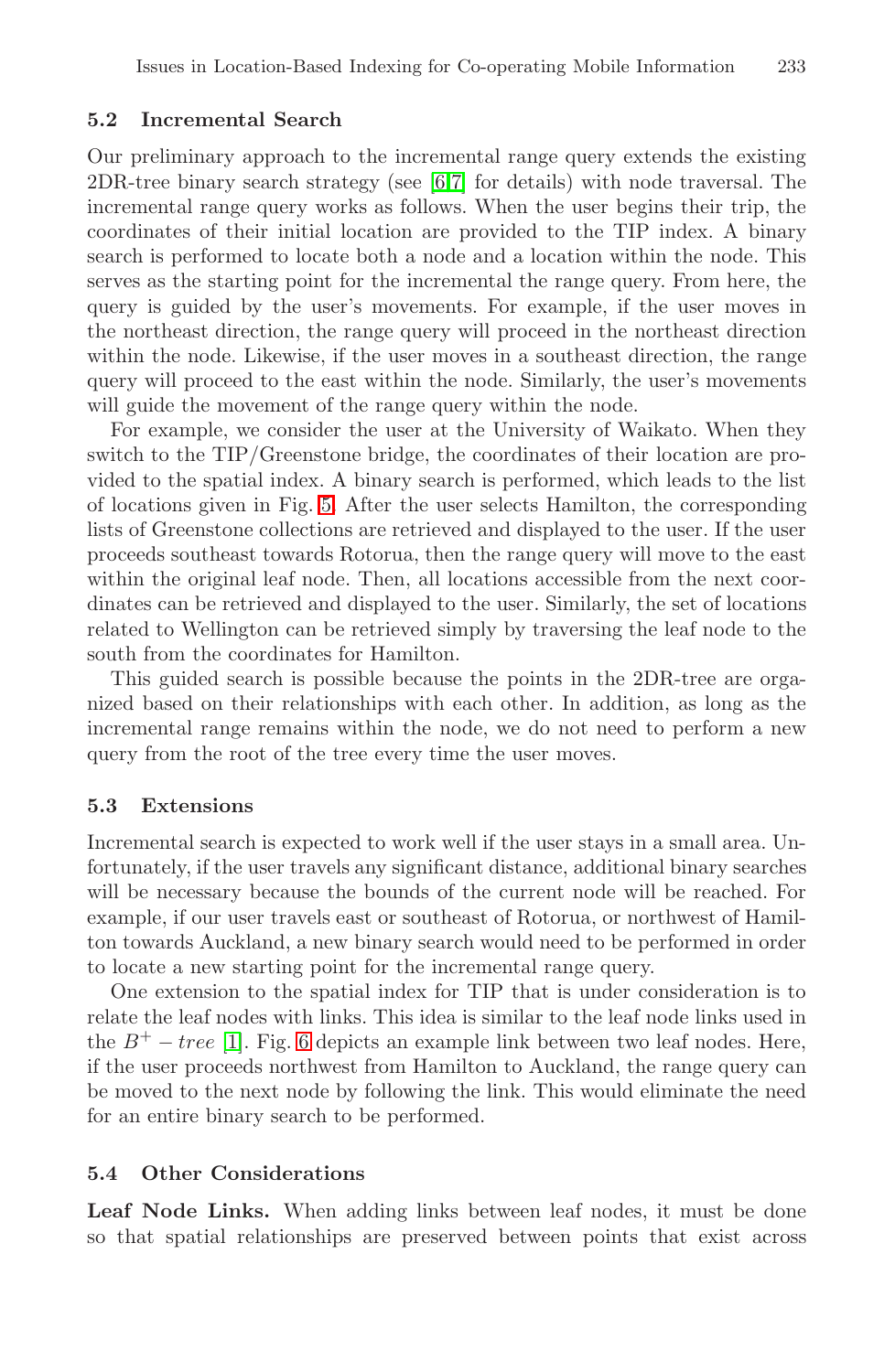#### <span id="page-8-0"></span>234 W. Osborn and A. Hinze



**Fig. 6.** Link between two leaf nodes

different nodes. Because the TIP index incorporates the 2DR-tree, all spatial relationships are preserved between objects or points in each node at the leaf level, and between all regions that contain subjects of objects or points in each node at the non-leaf levels [6]. Therefore, adding links at the leaf level looks promising.

However, the current method of constructing a 2DR-tree is by inserting each object or point one at a time. Although spatial relationships between objects within a node are maintained, the spatial relationship between two objects that belong to two different nodes cannot be easily determined. We suggest a different technique for constructing the TIP index, namely a bottom-up tree construction strategy. This strategy will require a strategy for clustering coordinates that considers the spatial relationships between them. Then, the clustered coordinates are organized into a 2DR-tree. It is expected that the resulting tree structure will lend itself to the linking of its leaf nodes.

**Size of a Range Query.** The proposed incremental range query assumes that the search region does not extend past the bounds of the current leaf node that is being traversed. This can be guaranteed for a point query. However, as mentioned earlier, the user rarely, if ever, stands on top of the area that they needs information about. Therefore, range queries will be used in the TIP index. We need to address how information is retrieved across multiple leaf nodes. Initially, this will be accomplished with a binary search. The problem arises when traversing across a node - it is possible that the edge of the range query travels outside the edge of the node. This problem also needs to be addressed.

**Node Traversal.** If a user is traveling north, south, east, west, northeast or southwest, the corresponding movement in the current leaf node is straightforward. If the user is traveling northwest or southeast, the next move is not as obvious, since for each there are three options to choose from. For example, if the current location in a node is  $(1, 1)$ , and the user wants to move southeast, moves to  $(1, 0)$ ,  $(2, 0)$ , or  $(2, 1)$  are possible. Methods to determine the right movement must be considered.